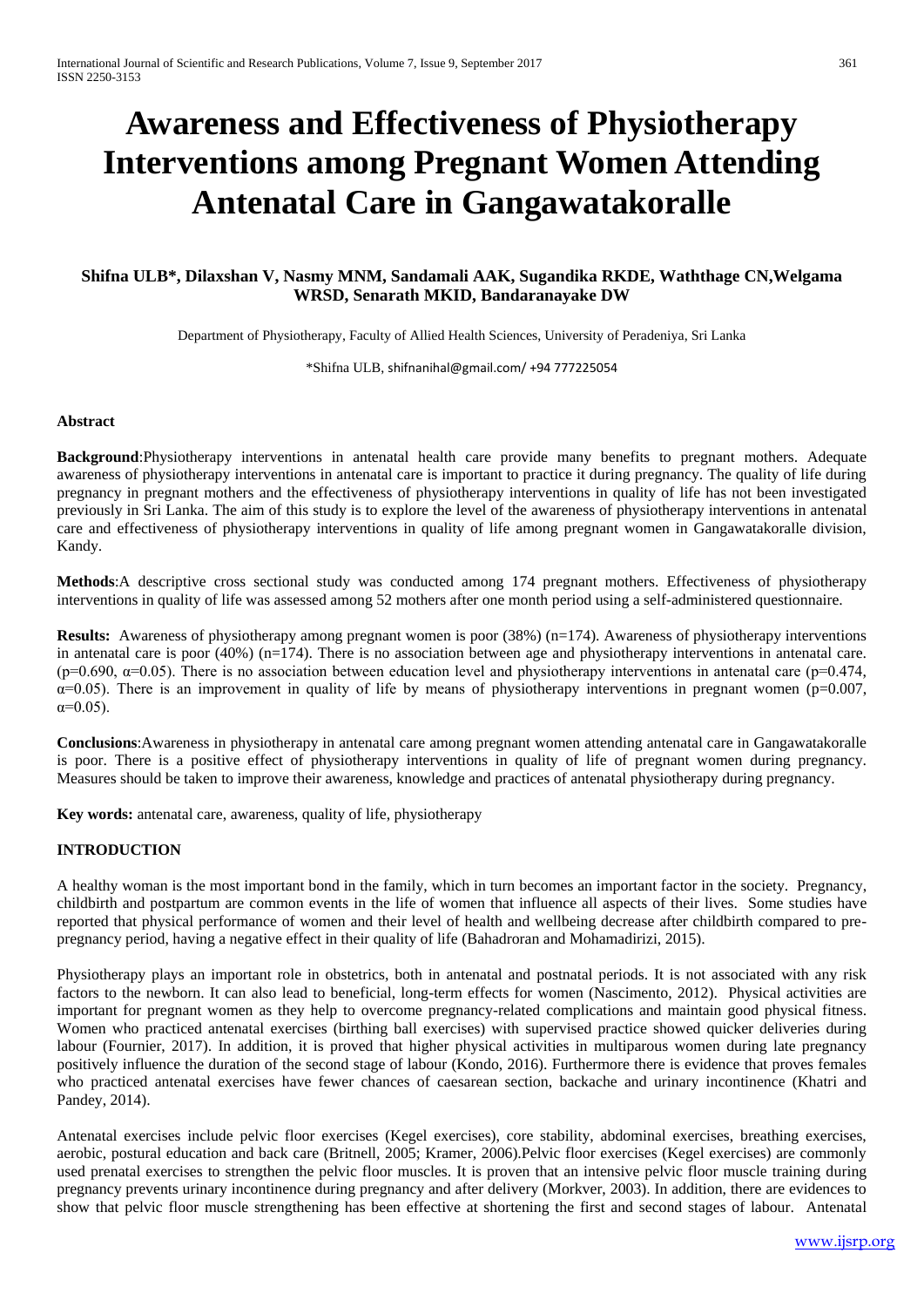pelvic floor muscle strengthening may not increase the risk of episiotomy, instrumental delivery and perineal laceration in the primigravida, a women who is pregnant for the first time (Du, 2015). Pelvic floor muscle strengthening also has a positive association with improvement of stress urinary incontinence (Bo, 2003).

Obstetrical physiotherapy is an important part of maternal health in developed countries. But in countries such as Sri Lanka, obstetrical physiotherapy is not yet well known. Sri Lanka has become the best country on maternal mortality rate among South Asian countries in 2014 (The Island, 26 January, 2014).However, the quality of life during pregnancy and postpartum is still uncertain. Therefore, assessing the quality of life of pregnant women will provide important evidence to improve health related services of our country.

Furthermore, some studies have proven that physiotherapy interventions in antenatal period helps pregnant women in reducing complications of pregnancy, reduce the time spent in labour (Du, 2015) and helps faster post-delivery recovery (Arati et al.,2014). It is a fact that the role of physiotherapy interventions increases the effectiveness of maternal healthcare.

Many women suffer in silence and are unaware of available physiotherapy interventions. Several studies around the world have shown that pregnant women who attend antenatal care are unaware of physiotherapy interventions, which are practiced in antenatal period. Due to lack of awareness, women fail to get the advantage of physiotherapy interventions that can improve their quality of life and relieve their suffering. Therefore, it is necessary to make women aware of physiotherapy interventions that are practiced for maternal health.

## **METHODS**

A descriptive and mixed cross sectional study was conducted among pregnant women attending antenatal care in Gangawatakoralle from May to July 2017 using a self-administered questionnaire. Approval was obtained from ethics review committee, faculty of allied health sciences, university of peradeniya and relevant authorities.

Questionnaire was intended to assess the awareness of physiotherapyand physiotherapy interventions in antenatal care and the quality of life of pregnant women. WHOQOL-BREF was used (obtained from WHO website) to assess the quality of life in which was evaluated from 4 domains; physical health, psychological, social relationship and environment by 26 questions.

All the pregnant women attending antenatal care in Gangawatakorella were taken as the study sample and pregnant women who did not give consent, pregnant women who are in their first trimester, pregnant women who are absent for antenatal care in Gangawatakoralle, and pregnant women with following conditions; hypertension, placenta previa, incompetence cervix, gestational diabetes, loss of amniotic fluid were excluded from the study.

Nine subdivisions were included for the study and 2 subdivisions (Udabowala and Suduhampola) were not included due to unavoidable reasons. An explanation of the study was given to the pregnant mothers who were volunteers to participate in the program. Questionnaires were distributed among the participants along with the consent form. Investigators conducted an awareness program of physiotherapy interventions used in antenatal care with demostrations. The participants were met again after one month for the second time. At that time, post-test data were collected with the second questionnaire to re-assess quality of life measures.

## *Statistical analysis:*

Statistical Package for the Social Sciences (SPSS) version was used.

## **RESULTS**

Of the 320 pregnant mothers who were approached, 146 had to be excluded because their consent could not be obtained (7) and 139 were under the exclusion criteria. Hence, a total of 174 pregnant mothers were considered for this study.

## *Awareness of physiotherapy and physiotherapy interventions in antenatal care:*

38% (n=66) of pregnant women were aware of physiotherapy. Among 38% of pregnant mothers who were aware of physiotherapy, 94% (n= 58) of pregnant mothers were not aware of physiotherapy interventions in antenatal care. Among the 62% (n=108) of pregnant mothers who were not aware of physiotherapy,  $10\%$  (n=11) of pregnant mothers were aware of physiotherapy interventions (exercise) in antenatal care. According to the results, only 40% of the study participants were aware of antenatal physiotherapy.

Pearson Chi-Square test revealed that there was no significant relationship between age of pregnant women and awareness of antenatal physiotherapy,  $(p=0.05)$  (table 1) and no significant relationship between educational level of the study participants and their awareness of antenatal physiotherapy (p=0.05)(table 2).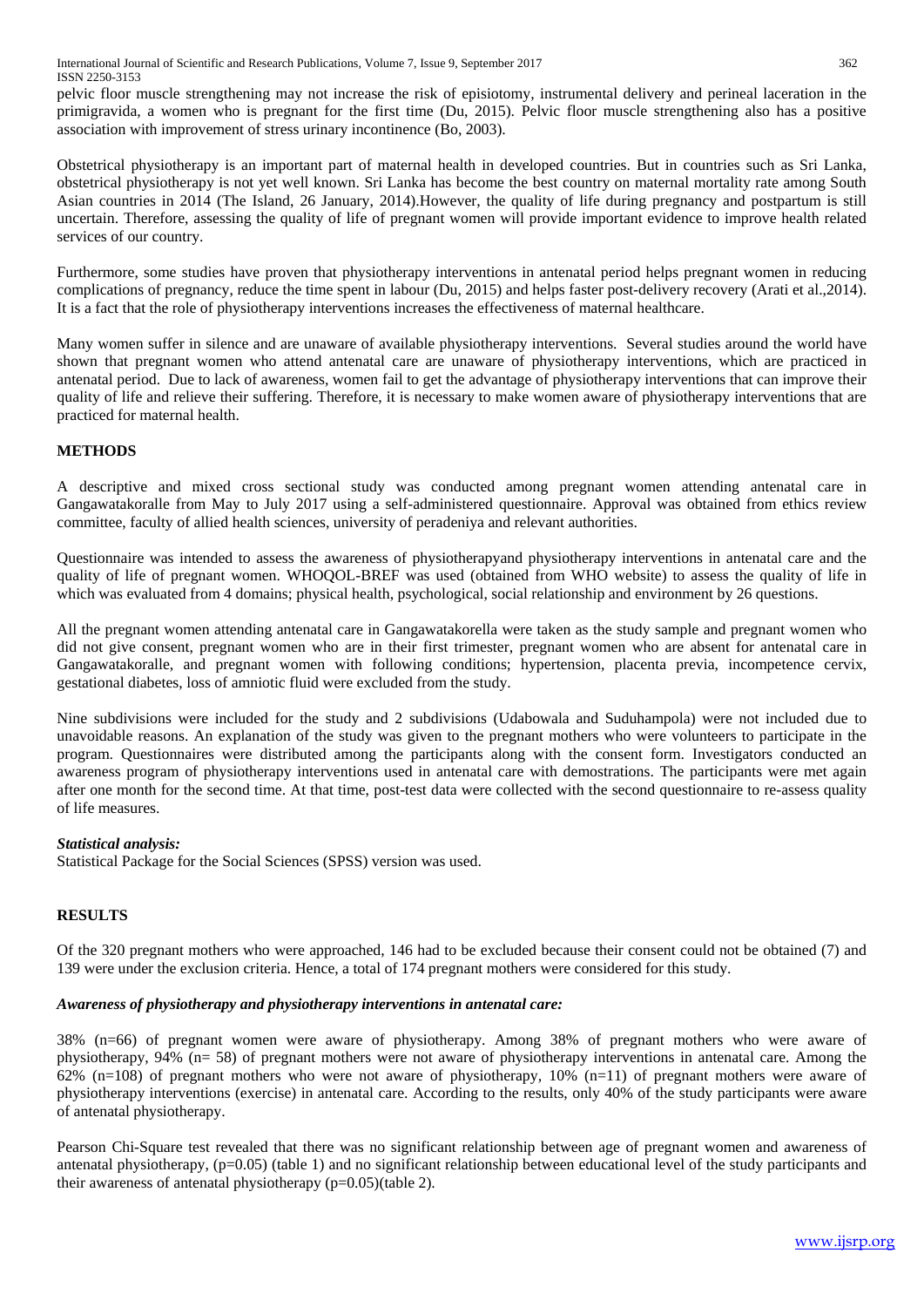Table 1:Awareness of antenatal physiotherapy versus age

|                    | Value           | df | Asymp. Sig. (2-sided) |
|--------------------|-----------------|----|-----------------------|
| Pearson Chi-Square | $3.066^{\rm a}$ |    | .690                  |

## Table 2: Awareness of antenatal physiotherapy versus educational level

| .<br>________<br>. |                       |    |                               |
|--------------------|-----------------------|----|-------------------------------|
|                    | alue                  | df | $(2-sided)$<br>Asymp.<br>512. |
| Pearson Chi-Square | $F A \Omega$<br>4.545 | ັ  | 474                           |
|                    |                       |    |                               |

## Figure 1: The attitudes of pregnant women toward physiotherapy



## *Quality of life of pregnant women:*

It was evaluated by analyzing four main domains; physical, psychological, social behavior and environmental factors. Figure 2 displays the mean values of transformed scores of these four main domains accordingly to WHOQOL-BREF questionnaire.



Figure 2: Mean values of the four main domains

## *Effectiveness of physiotherapy intervention on quality of life of pregnant women attending antenatal care in Gangawatakoralle*

From the total sample of 174, only 66 pregnant women mothers from 6 divisions of Gangawatakorelle were included in the posttest sample. It was due to that some participants were absent for the clinics and some had the deliveryduring the one month period. Furthermore, 4 divisions had to be eliminated from post-test data collection due to time constraints. The results of the post-test indicated that 52 out of 66 (79%) pregnant mothers reported to have done the prescribed antenatal exercises.

The effectiveness of physiotherapy interventions was analyzed by two sample t-test. Pre-test and post-test mean values were interpreted in paired sample t-test, calculated p value is  $0.007$  at  $\alpha$ =0.05. Therefore there is a significant improvement in quality of life before and after applying physiotherapy interventions during pregnancy.

All pregnant mothers who were met for the second assessment (including those who could not do the prescribed exercises, n=66), mentioned in their feedback on our antenatal programme as "good" and "very important to have."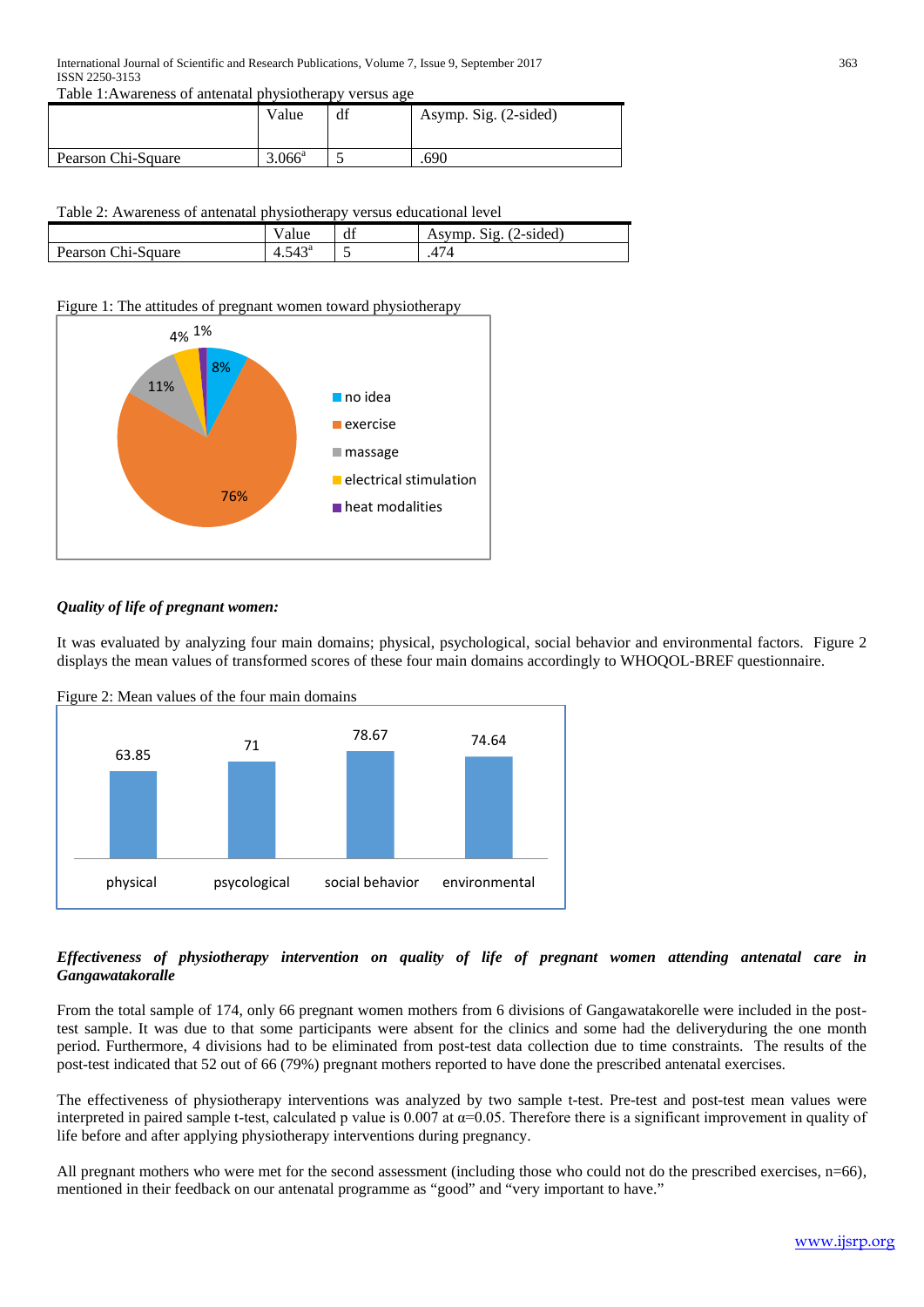Table 3 shows that the average rating of statements regarding physiotherapy and table 4 indicates the prevalence of complications in pregnancy in second and third trimester.

|  |  | Table 3: Average rating of statements regarding physiotherapy |
|--|--|---------------------------------------------------------------|
|  |  |                                                               |

|                                                                                          | Average score |
|------------------------------------------------------------------------------------------|---------------|
| Physiotherapy has positive role in antenatal care                                        | 8             |
| Physiotherapy can reduce complication of pregnancy                                       | 8             |
| Physiotherapy helps to fast post-delivery recovery                                       | 8             |
| Physiotherapy intervention were helpful and should be recommended<br>During<br>pregnancy | 8             |
| Antenatal exercise programme should be done in antenatal clinics                         | q             |

Table 4: Prevalence of complications in pregnancy pertaining to each trimester

| Complication         | Prevalence in $2nd$ trimester | Prevalence in $3rd$ trimester |
|----------------------|-------------------------------|-------------------------------|
| Backache             | 42.6%                         | 27.8%                         |
| Urinary incontinence | 33.9%                         | 17.3%                         |
| Painful leg          | 39.1%                         | 15.6%                         |
| Leg swell            | 14.7%                         | 10.3%                         |
| Hand swell           | 7.8%                          | 2.6%                          |
| numbness             | 15.6%                         | 10.3%                         |
| Leg cramp            | 20.0%                         | 17.3%                         |
| Fatigue              | 24.3%                         | 11.3%                         |

## **DISCUSSION**

The awareness of physiotherapy services available in hospital (38%) and utilization of physiotherapy interventions during antenatal period and also overall awareness regarding physiotherapy (40%) are extremely low. Among the 62% of pregnant mothers who were not aware of physiotherapy, 10% were aware of exercises in antenatal care.

In terms of the specific objectives of the study, there was no relationship between awareness of physiotherapy interventions in antenatal care and the age ( $p=0.69$   $\alpha=0.05$ ). Similarly, there was no relationship between awareness of physiotherapy interventions in antenatal care and education level ( $p=0.47 \alpha=0.05$ ). When considering the education level, less than 50% of each category, except one group (diploma, n=5) responded positive for awareness of physiotherapy. It emphasizes that regardless of age or educational level, the awareness of physiotherapy interventions in antenatal care is very poor.

According to Sajan, (2013) there is a significant relationship between mother's age and utilization of physiotherapy interventions, and mother's education level and utilization of physiotherapy interventions. But in our study, the utilization of physiotherapy services during the antenatal period is negligible and it was found that there was no relationship between age or educational level and awareness of physiotherapy. In addition, the majority (77%) of the participants in our study selected exercise as their perception between the four given choices.

The effectiveness of physiotherapy interventions is assessed through the physical domain of quality of life by comparing pre- and post-intervention scores on a questionnaire.From thepre-test, the overall quality of life was in an appreciable level among the pregnant mothers. We assume that the reasons for this observation are satisfaction of pregnancy, cultural values, positive attitudes toward pregnancy and positive support by family members. The social behaviour domain is the domain which obtained the highest value among four domains while physical domain obtained the lowest value. This shows the negative effect of pregnancy in physical health of pregnant mothers.

According to the post-intervention results, there was an overall improvement of quality of life in physical domain compared to pre-intervention values. However, some of the individual values have decreased comparing to the pre-intervention assessment. It may be due to progression of pregnancy, increasing foetal weight, hormonal changes and psychological stress. Because of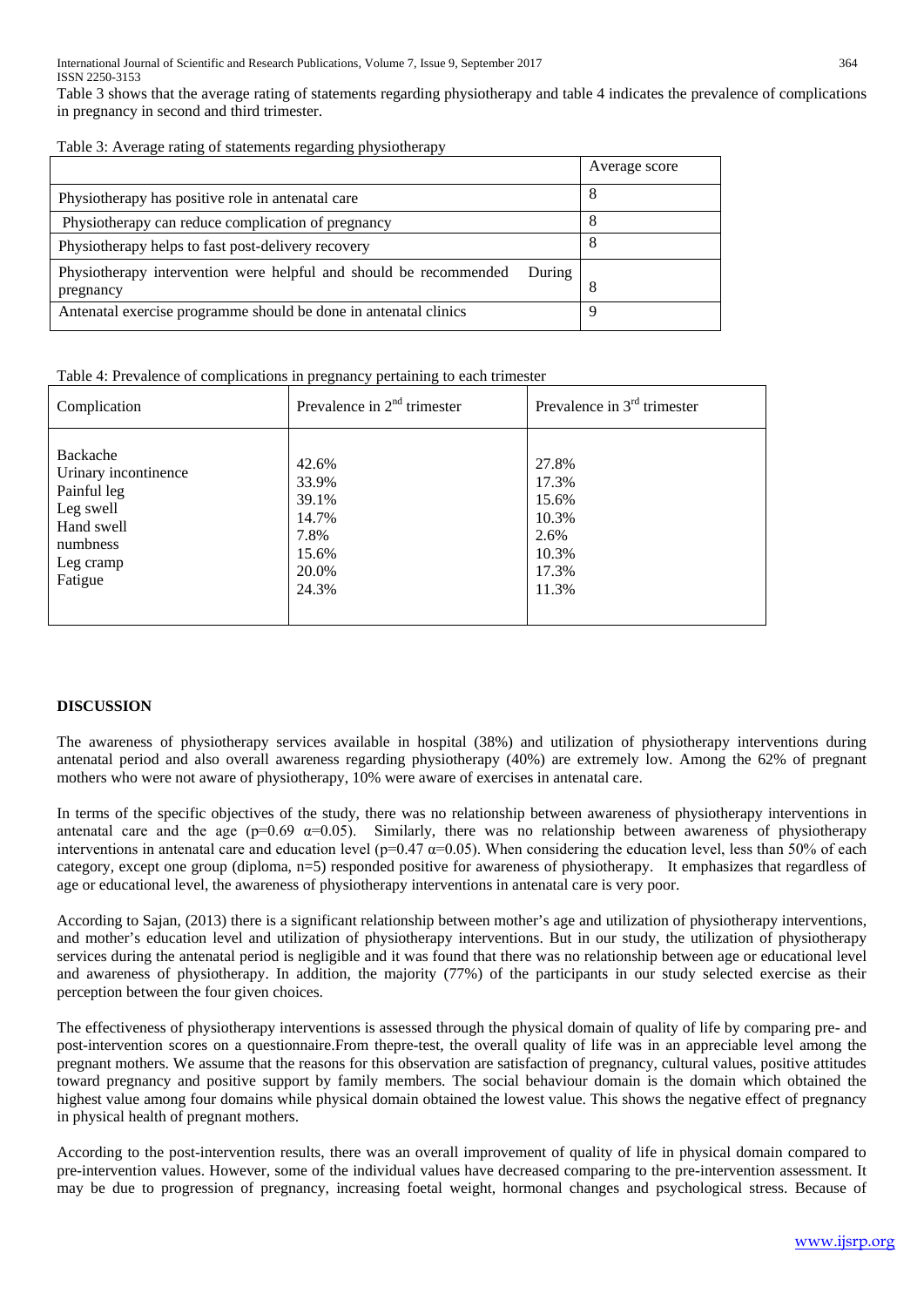International Journal of Scientific and Research Publications, Volume 7, Issue 9, September 2017 365 ISSN 2250-3153

increase of foetal growth, the foetal weight also increases, which in turn affects the centre of gravity. In addition, some mothers had not followed adequate frequency of exercises which was prescribed during the intervention programme.

According to the results, backache was the major complication of pregnant mothers (46.55%). The prevalence of backache in the  $2<sup>nd</sup>$  trimester was higher than in the  $3<sup>rd</sup>$  trimester according to our study. This particular observation contradicts with the study conducted by Carvolho (2016) on evaluating the frequency of lower backache during the pregnancy, which showed that lower back pain was more frequent during  $3<sup>rd</sup>$  trimester.

Out of 66 mothers, only 52 mothers reported to have engaged in recommended exercises at home. Most of the pregnant mothers had done the prescribed exercises according to their complications of pregnancy. As the reasons for not engaging in exercise, majority of the participants mentioned lack of time and tiredness when coming back home after the job and family work.

#### **CONCLUSION**

Awareness of physiotherapy treatments and interventions in antenatal care among pregnant mothers in Gangawatakoralle area is poor. However, the quality of life of pregnant mothers who are attending to the antenatal clinics in Gangawatakoralle is already in a good level among them.

The study reveals that there is no significant relationship between age and educational level of pregnant women and the awareness of physiotherapy interventions in antenatal care. The significant reason for the poor awareness about antenatal physiotherapy interventions are, poor practice of physiotherapy interventions during antenatal period in general and poor referral of pregnant mother for physiotherapy treatments or exercises. It was found that we could improve physical wellbeing through introducing physiotherapy interventions which in turn improved quality of life. Significant number of pregnant mothers (79%) followed the recommended antenatal exercise programme. That was a satisfactory outcome we could obtain and some pregnant mothers were willing to get involved in these kinds of programmes. The only limitation for them to practice physiotherapy interventions was the lack of awareness of antenatal physiotherapy. Therefore, we strongly suggest that these type of programmes should be conducted in the community more often and, if possible, all areas.

Physiotherapist have a significant role to play for the establishment of physiotherapy services in women's health and it will pave the way for improve quality of health service provided to pregnant women in Sri Lanka. Another important fact that we observed was the positive attitudes of women where they tend to face everything strongly and with a positive approach. Almost all pregnant mothers perceive their quality of life and health more towards the positive side.

## **REFERENCES**

- 1. Bahadoran, P. and Mohamadirizi, S. 'Relationship between physical activity and quality of life in pregnant women.', Iranian journal of nursing and midwifery research, 2015, 20(2), p. 282–6. Available at: http://www.ncbi.nlm.nih.gov/pubmed25878709
- 2. Nascimento, S. L., Surita, F. G. and Cecatti, J. G. 'Physical exercise during pregnancy', Current Opinion in Obstetrics and Gynecology, 2012, 24(6), p. 387–394.
- 3. Fournier, D., Feeney, G., & Mathieu, M.-E. Outcomes of Exercise Training Following the Use of a Birthing Ball during Pregnancy and Delivery. Journal of Strength and Conditioning Research, 2017, 1[. https://doi.org/10.1519/JSC.0000000000001672](https://doi.org/10.1519/JSC.0000000000001672)
- 4. Kondo, Y., Sawa, R., Ebina, A., Takada, M., Fujii, H., Okuyama, Y., Ono, R. Influence of Habitual Physical Activity During Late Pregnancy on the Duration of Labor. Journal of Physical Activity & Health, 2016 1–18[. https://doi.org/10.1123/jpah.2016-0163](https://doi.org/10.1123/jpah.2016-0163)
- 5. Khatri, A. et al. (2014) 'Effect of Antenatal Exercise on Outcome of Labor', National Journal of Community Medicine, 5(3), p. 3–6.
- 6. Britnell, S. J., Cole, J. V, Isherwood, L., Sran, M. M., Britnell, N., Burgi, S., … Society of Obstetricians and Gynaecologists of Canada. Postural health in women: the role of physiotherapy. Journal of Obstetrics and Gynaecology Canada : JOGC = Journal D'obstetriqueetGynecologie Du Canada : JOGC, 2005, 27(5), 493–510. Retrieved fro[m http://www.ncbi.nlm.nih.gov/pubmed/16100646](http://www.ncbi.nlm.nih.gov/pubmed/16100646)
- 7. Du Y et al." The effect of antenatal pelvic floor muscle training on labor and delivery outcomes: a systematic review with meta-analysis." IntUrogynecol J. 2015 Oct;26(10):1415-27
- 8. Bo K. "Effect of antenatal pelvic floor muscle training on labor and birth.", Obstet Gynecol. 2009 Jun;113(6):1279-84
- 9. Kramer, M. S. and McDonald, S. W. (2006) 'Aerobic exercise for women during pregnancy.', The Cochrane database of systematic reviews. Edited by M. S. Kramer. Chichester, UK: John Wiley & Sons, Ltd, (3), p. CD000180. doi: 10.1002/14651858.CD000180.pub.
- 10. Sajan, M. "Awareness of physiotherapy interventions among pregnantfemales in antenatal clinics, Buffalo City Municipality,Eastern Cape, South Africa", 2013

## Authors

1. Shifna U.L.B, Undergraduate student, Department Of Physiotherapy, Faculty Of Allied Health Sciences, University Of Peradeniya, [shifnanihal@gmail.com,](mailto:shifnanihal@gmail.com) **+94 777225054**